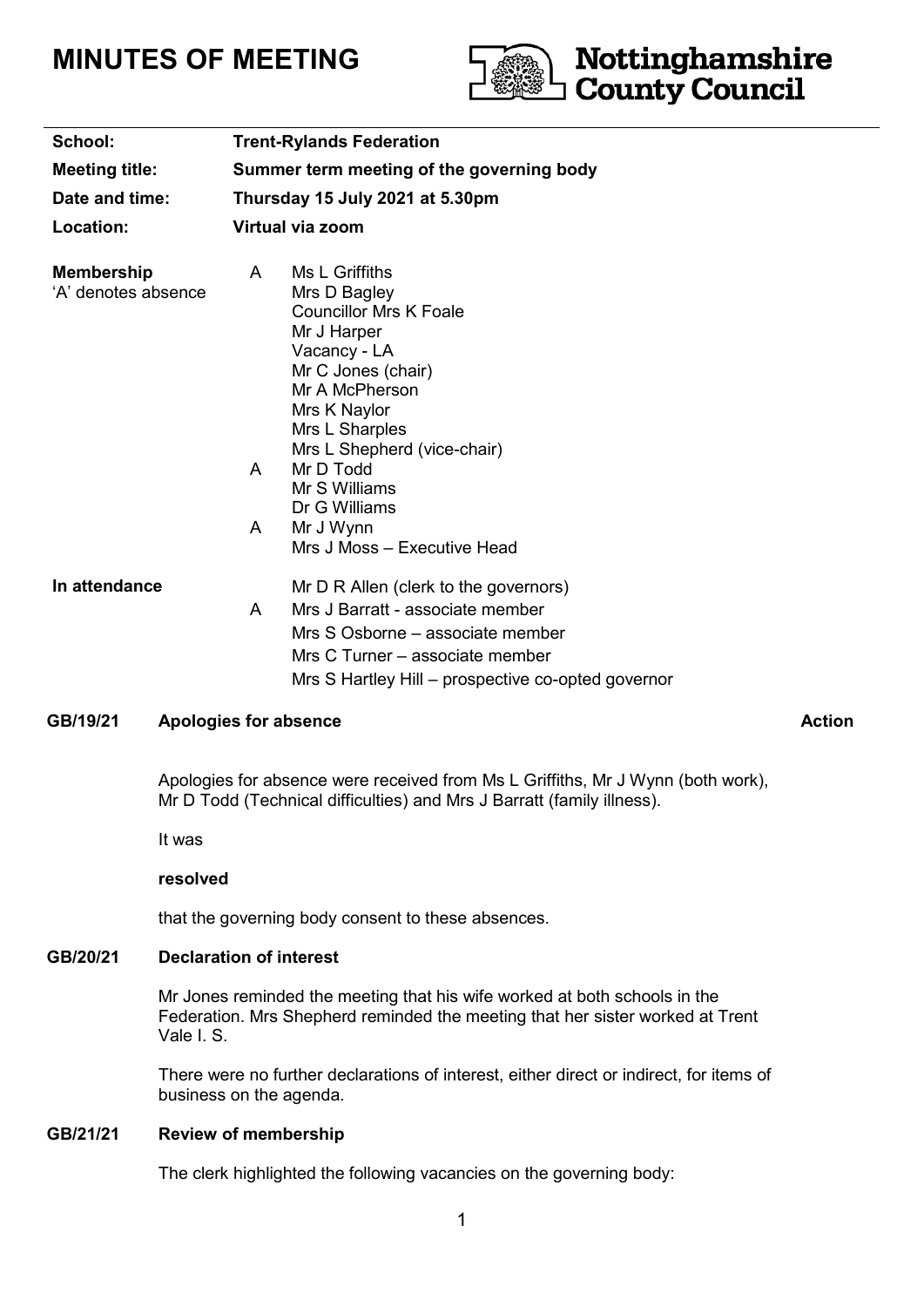LA governor vacancy.

Following the resignation of Mr Jackson as LA governor, Councillor Foale had applied to fill this vacancy.

This has been approved by the LA.

The meeting formally approved her appointment to fill this vacancy.

This left a co-opted vacancy. The chair had received a letter of interest to fill this post through the organisation Governors for Schools.

Mrs Hartley Hill had already visited the schools – the Executive Head stated that she believed that she would be an asset to the governing body.

The meeting formally approved her appointment as a co-opted governor.

The chair immediately invited her to join the meeting. Mr S Williams agreed to be her mentor.

Mrs Hartley Hill was welcomed to the meeting.

The Executive head agreed to send her an induction pack. A school email address **EH** to be set up. DBS check to be done.

The meeting noted the resignation, as a co-opted governor, of Mr D Todd with effect from 28 July 2021.

This would mean there would be another co-opted vacancy.

The chair thanked Mr Todd for his lengthy dedicated service as a governor at the school.

He also thanked Mr M Jackson, who had resigned earlier in the term.

#### **GB/22/21 Reconstitution of the Governing Body**

A proposed revised Instrument of Government had been circulated to all governors.

The only change is the increase from one to two headteacher members.

The meeting noted that the statement on the present I of G regarding one of the co-opted governor positions being filled by a staff member from the school where the elected staff governor does not work, had been omitted.

This was added. The new I of G was then **formally approved**.

Clerk to send amended version to governing body services. **clerk**

There followed some discussion as to how the second headteacher position would work, as there are two co-headteachers – each having half a vote.

Clerk to check with governing body services. **clerk**

# **GB/23/21 Plan for meetings for 2021/22 – virtual or face to face**

The chair asked governors to express their opinions on this matter.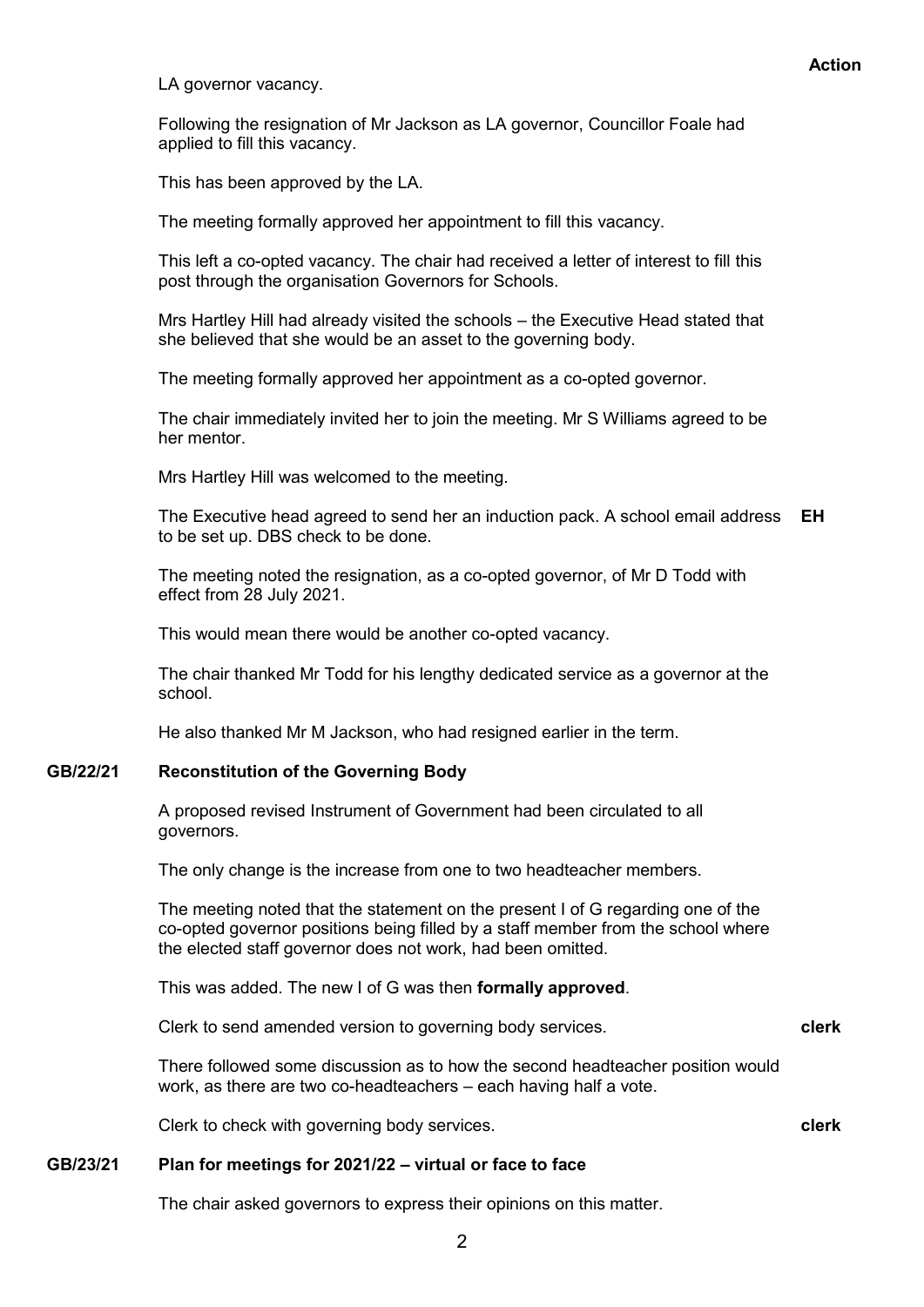It was generally agreed that committee meetings should continue on Zoom.

The meeting agreed that, if possible, FGB meetings should be face to face, with the opportunity for governors to join via electronic method if they preferred.

# **GB/24/21 Approval of minutes of spring term meeting and any additional special governing body meetings**

The minutes of the spring term meeting held on 10 March 2021 having been previously circulated were confirmed and signed by the chair.

All actions had been completed or were on tonight's agenda.

# **GB/25/21 Receipt of minutes and approval of policies from committees and working parties**

# *Review of actions*

*Resources Committee held on 24 May 2021*

The following policies, reviewed at the meeting, were **formally approved** by this meeting:

Pupil off-site Visits Lettings Pupil Premium Strategy Whistleblowing Recruitment and Selection Job-share.

The Executive Head informed the meeting of plans for a new trim trail at the Junior School.

The meeting **formally approved** these – along with costs.

*Pupil Outcomes Committee held on 15 May 2021*

The following policies, reviewed at the meeting, **were formally** approved by this meeting:

Transition School Food Attendance Bereavement.

Further policies were **formally approved** by this meeting:

Governor Allowances Disposal of Obsolete Equipment Intimate Care<br>Virtual Attendance and Voting Equality and Diversity Guidance in Emplo **Equality and Diversity Guidance in Employment** 

# **Dr G Williams joined the meeting at 6.00pm**

# **GB/26/21 Approval of minutes from headteacher recruitment – 1 st Round**

- 1<sup>st</sup> Special meeting 11 February 2021
- 1<sup>st</sup> Selection panel meeting 11 February 2021
- Shortlisting meeting 25 March 2021

These were all **formally approved** by the meeting.

A governor suggested that the headteacher recruitment panel meet early in the autumn term – this was agreed.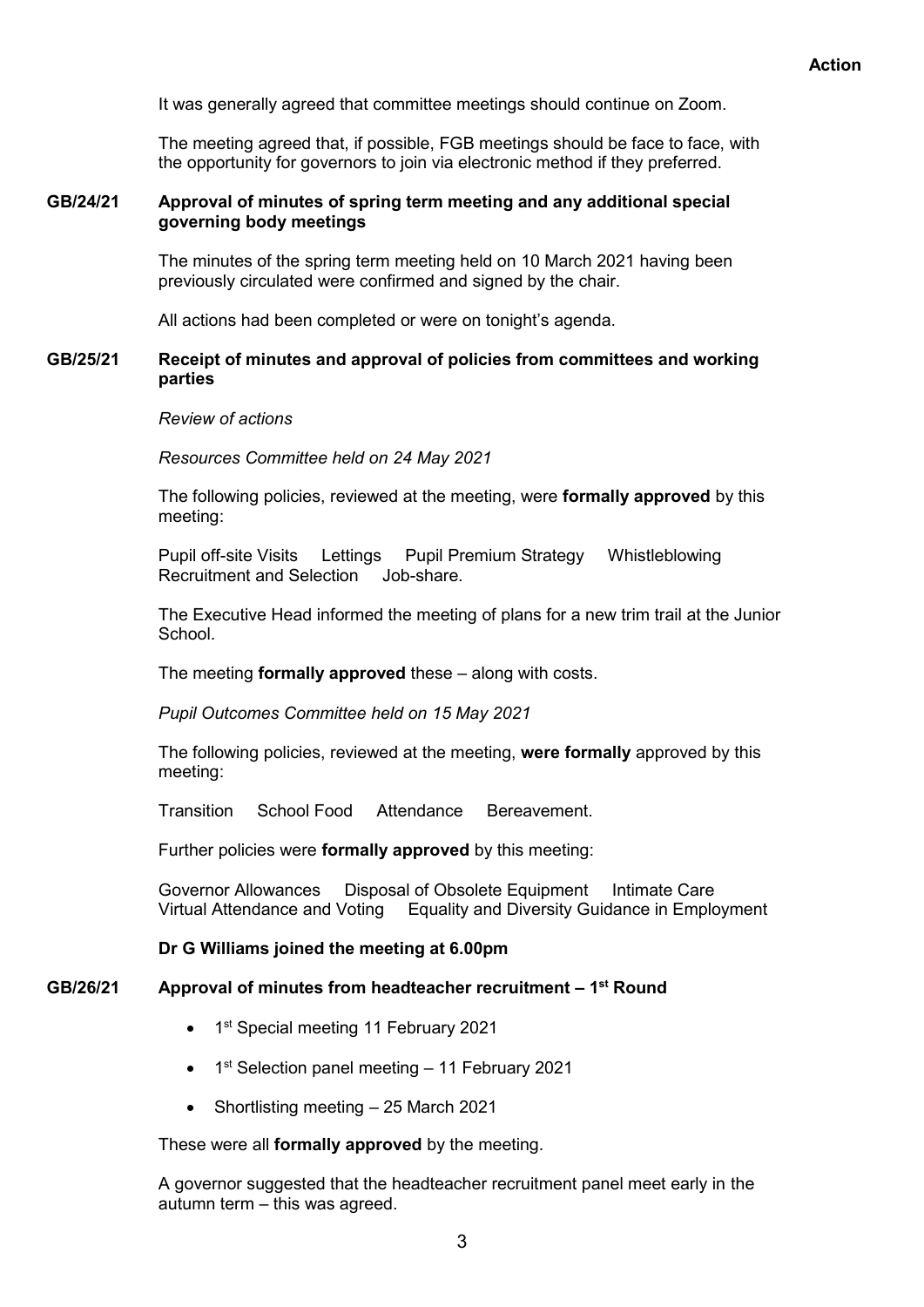# **GB/27/21 Financial reporting**

# *Approval of school budget*

This had been agreed at the resources Committee meeting on 24 May 2021 and was **formally approved** by this meeting.

*Governors consistent financial reporting out-turn statement including the intended use of balances (BO2) return*

This had been agreed at the resources Committee meeting on 24 May 2021 and was **formally approved** by this meeting.

# **GB/28/21 Headteacher's report**

This had been previously uploaded onto governorhub. The following issues were highlighted:

- Pupil numbers, where low numbers in the current Y2 were highlighted (with an obvious detrimental effect on the Junior School budget from the next academic year).
- SEND and disadvantaged pupils.
- Details of LAC all policies and procedures are followed.
- Brief details on Attainment and Progress.

**Governors questioned** the impact of covid on progress.

- Pupil Premium and Sports Development full details on governorhub.
- Attendance, where covid self-isolating presents a false picture.
- $\bullet$  Behaviour generally good.
- Safeguarding details.
- Progress on the SIP 2020/21, along with plans for 2021/22.
- Quality Assurance timetable for 2021/22 in place.
- Staffing matters.
- Health and Safety, where it was noted that a governor annual audit for both **governor** schools is required.
- Budgetary matters.
- SEF to be updated before the end of the school year. **EH**
- Appraisal end of year reviews had been completed, with all staff achieving their targets.

**Governors enquired** about the level of support received by the schools form the LA.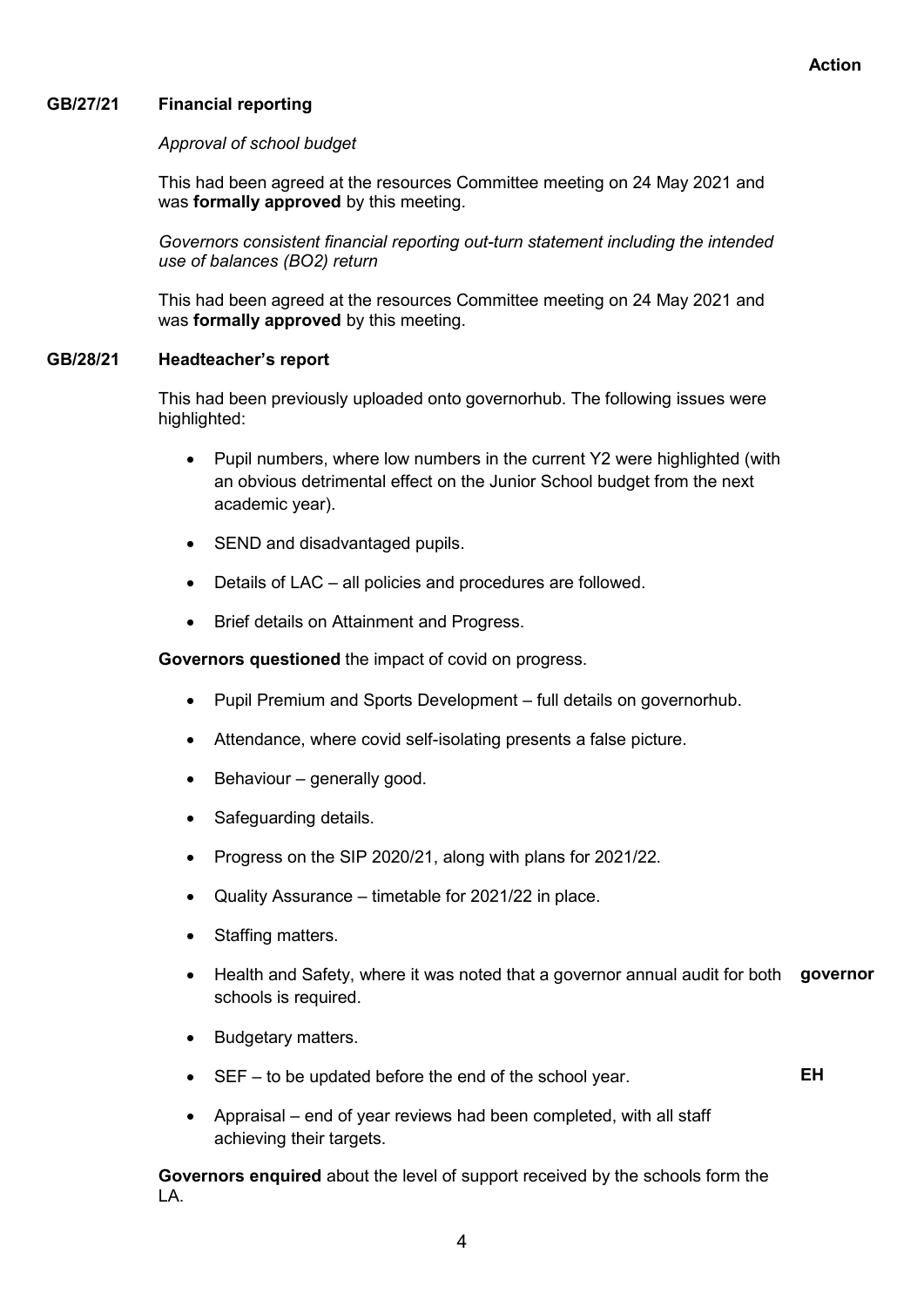The chair thanked the Executive Head for her final report with a sad, moving, inspiring introduction.

He thanked her for all her incredible leadership and vision. She will leave behind a great legacy.

# **GB/29/21 Staff and Pupil Wellbeing**

The meeting was informed that staff are working well together. The main issue being staff absence relating to self-isolation.

It was noted that the 5 –19year-old age group is the most infectious group.

Staff appreciate the communication with governors. They are aware that they can "shout if they need help".

The Executive Head directed the meeting to the page on governorhub "The best ways to support your headteacher".

As regards the children, it was reported that there had been the usual wobbles.

Y6 transition had created problems, but Chilwell Comp. had been most supportive.

The meeting was informed that the pandemic had widened the gap between disadvantaged children and others considerably.

The positive response to remote learning highlighted the adaptability of the children.

#### **GB/30/21 Update on appraisal process for headteacher and staff**

Wendy Wheldon, external assessor, had been booked in for headteacher appraisal meeting in September 2021.

As indicated above - end of year reviews have been completed, with all staff achieving their targets.

The Pay Committee had met immediately prior to this meeting and accepted the recommendations of the Executive Head, with four teachers to move up the scale or onto the next scale.

This meeting **formally approved** this.

# **GB/31/21 Support for interim leadership structure**

The Executive Head outlined plans already in place – all available on governorhub:

Staffing structure Quality Assurance timetable Half termly governor catch-ups SLT agendas Weekly tasks.

Also, a five-day plan of support throughout the term from Mrs Moss.

The LA had also been in touch with regards the headteacher induction programme.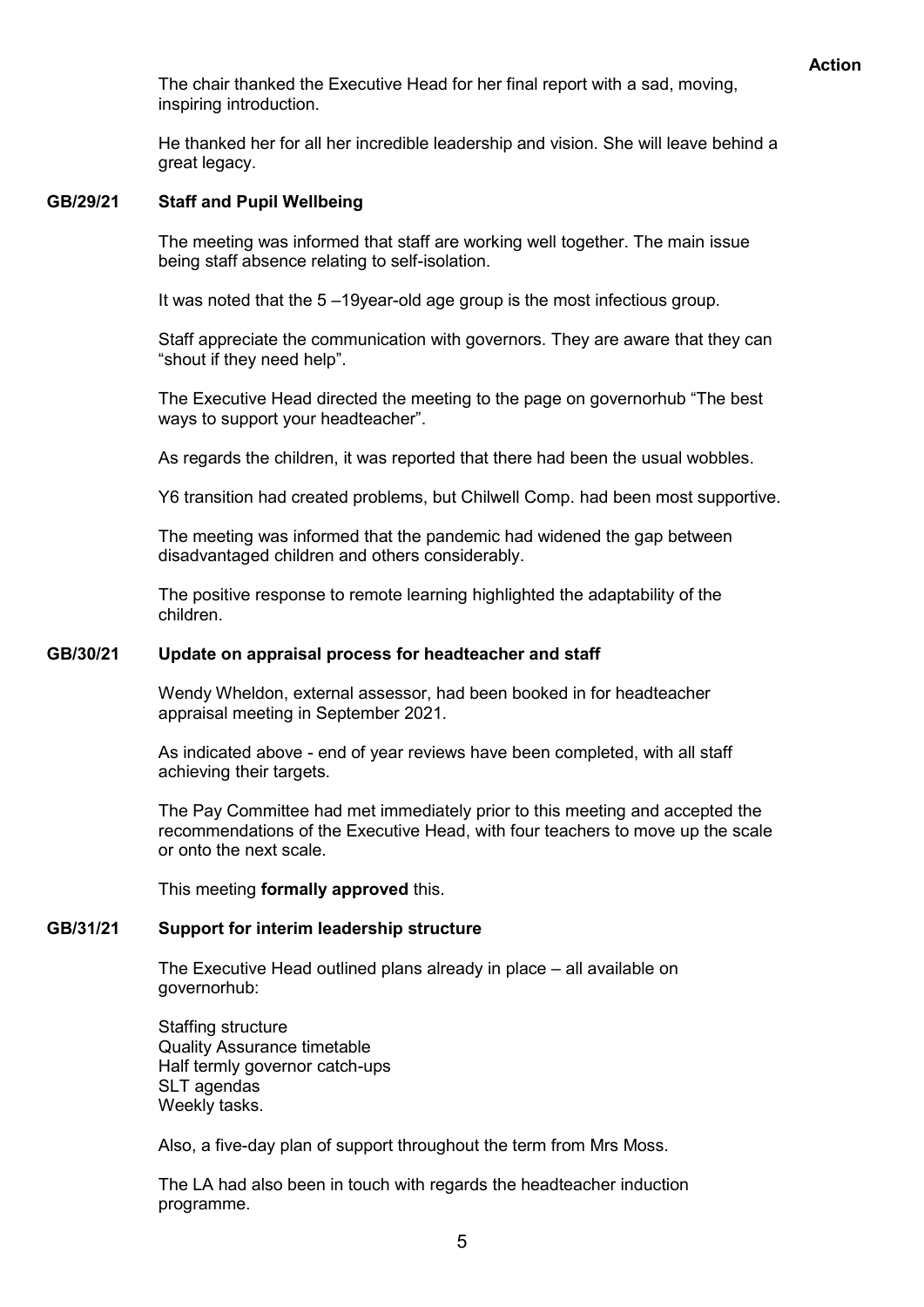# **GB/32/21 Information from the Corporate Director for consideration and action**

SEND Strategic Action Plan – this was noted by the meeting.

The meeting thanked Dr Williams for his SEND update. Also, Mrs Harby for the work she has done in relation to this.

The meeting was reminded of the documents on governorhub – "SEND in a nutshell" for each school.

# **GB/33/21 General Data Protection Regulations – report from the DPO/Information Governance Link Governor**

All was reported that all policies are in place and there have been no GDPR breeches.

The meeting was informed that this may possibly be outsourced from September 2021**.**

# **GB/34/21 Receive report from the Designated LAC teacher (presented at least once per year)**

SEE GB/28/21 above.

# **GB/35/21 Communication**

#### *From headteacher*

The meeting was informed of a decision to be made regarding Buildings **Insurance** 

This is currently provided by the LA, but the DfE are now offering a cheaper option.

Following discussion, the meeting agreed to notify the LA that they would be changing to the DfE version.

The LA had recently issued guidance for schools on Equality and Diversity. The governing body **formally agreed** to adopt this.

*From clerk –* Two Governor Newsletters. The following points were highlighted:

- Ofsted updates
- Governor training events
- Safeguarding matters
- Maintenance funding
- Chairs networks
- Pupil Premium update
- HR updates

# **GB/36/21 Approval of in-service training days (5)**

The following dates were **formally approved** by the meeting:

Tuesday 31 August 2021 Monday 25 July 2022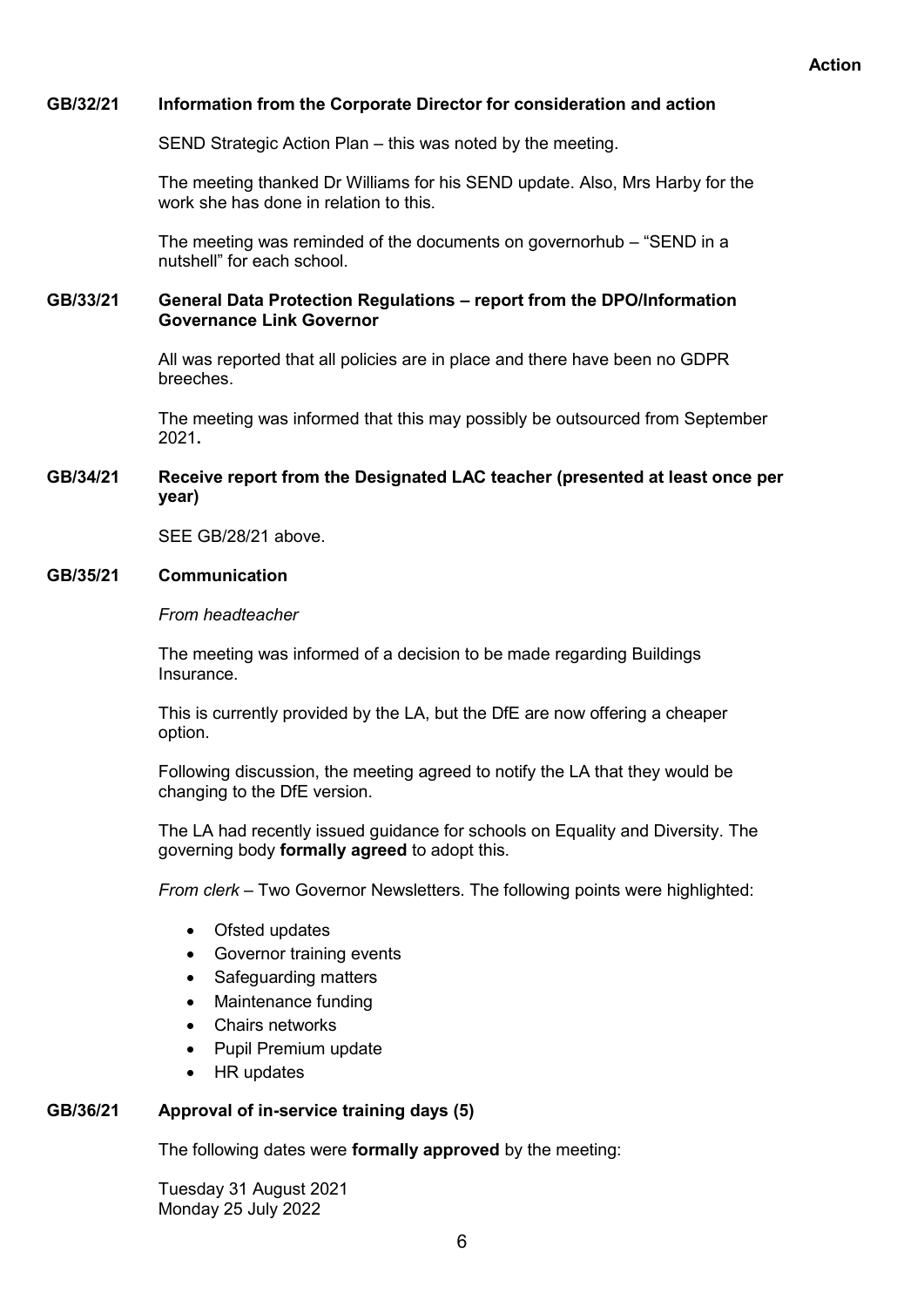Tuesday 26 July 2022 Wednesday 27 July 2022 Thursday 28 July 2022

25, 26, 27, 28 July are being taken in lieu of twilight training sessions.

These to take place on 20 December 2021, 4 April 2022, ? May 2022 and 6 additional staff meetings throughout the year.

**A governor requested** that parental reminders are sent out in relation to these dates.

**Mr Harper left the meeting at 7.25pm**

# **GB/37/21 Review of delegation and organisation of committees:**

*Agree committee structure and membership of committees*

The meeting agreed to maintain the current structure and membership.

The chair agreed to send out a survey for governors to indicate their current links, roles. Also, a Governor Skills audit form.

These to be returned by the end of July. **All govs**

*Approval of scheme of delegation/decision planner 2021/22*

The clerk informed the meeting that there is no need to update the 2020/21 scheme. Just move the year dates on one year.

*Note annual planner 2021/22 to support agenda setting*

Noted by the meeting.

*Policy checklist 2021/22 – statutory policies for schools*

This had been completed electronically by the Executive Head.

*Appointment/re-appointment of link governors*

See planned survey above.

# **GB/38/21 Report from training co-ordinator including review of governor training requirements (including safeguarding) for 2021/22**

The training co-ordinator was not present at the meeting, but had promised to upload an update onto governorhub.

All governors were encouraged to undertake on-line training.

# **GB/39/21 Governor monitoring visits**

• Health and Safety report

Inspections had been carried out by Mr Todd, with no issues found. The covid risk assessment for September 2021 has been completed.

#### **Governors requested** a copy of this. **EH**